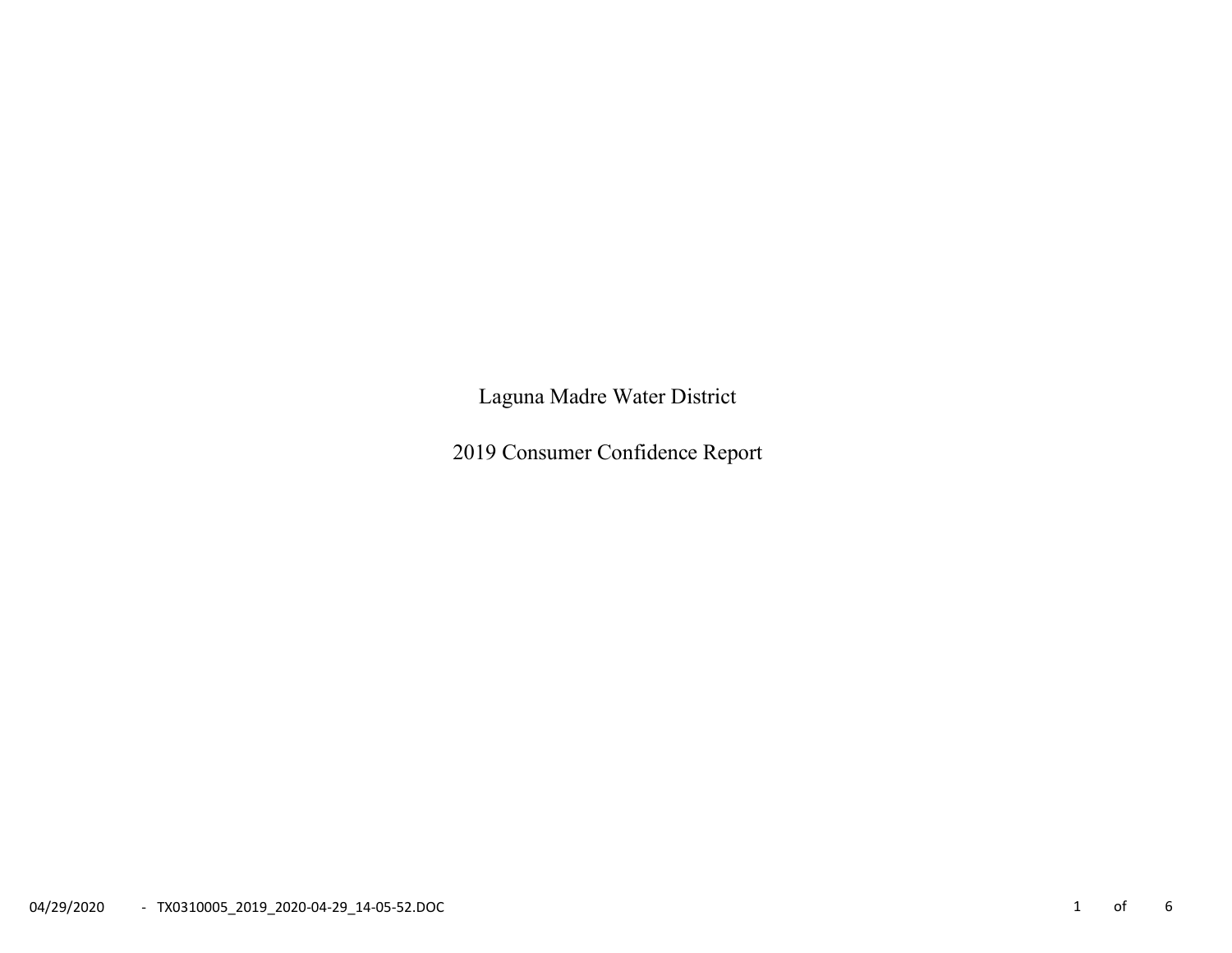# 2019 Consumer Confidence Report for Public Water System LAGUNA MADRE WATER DISTRICT

This is your water quality report for January 1 to December 31, 2019 For more information regarding this report contact:

LAGUNA MADRE WATER DISTRICT provides surface water from Rio Grande River located in Cameron County.

Name Carlos J. Galvan Jr.

Phone 256-943-2626

Este reporte incluye información importante sobre el agua para tomar. Para asistencia en español, favor de llamar al telefono (956) 943-2626.

## Definitions and Abbreviations

| Definitions and Abbreviations                      | The following tables contain scientific terms and measures, some of which may require explanation.                                                                                                                                                                      |
|----------------------------------------------------|-------------------------------------------------------------------------------------------------------------------------------------------------------------------------------------------------------------------------------------------------------------------------|
| Action Level:                                      | The concentration of a contaminant which, if exceeded, triggers treatment or other requirements which a water system must follow.                                                                                                                                       |
| Action Level Goal (ALG):                           | The level of a contaminant in drinking water below which there is no known or expected risk to health. ALGs allow for a margin of safety.                                                                                                                               |
| Avg:                                               | Regulatory compliance with some MCLs are based on running annual average of monthly samples.                                                                                                                                                                            |
| Level 1 Assessment:                                | A Level 1 assessment is a study of the water system to identify potential problems and determine (if possible) why total coliform bacteria have been found in our<br>water system.                                                                                      |
| Level 2 Assessment:                                | A Level 2 assessment is a very detailed study of the water system to identify potential problems and determine (if possible) why an E. coli MCL violation has occurred<br>and/or why total coliform bacteria have been found in our water system on multiple occasions. |
| Maximum Contaminant Level or MCL:                  | The highest level of a contaminant that is allowed in drinking water. MCLs are set as close to the MCLGs as feasible using the best available treatment technology.                                                                                                     |
| Maximum Contaminant Level Goal or MCLG:            | The level of a contaminant in drinking water below which there is no known or expected risk to health. MCLGs allow for a margin of safety.                                                                                                                              |
| Maximum residual disinfectant level or MRDL:       | The highest level of a disinfectant allowed in drinking water. There is convincing evidence that addition of a disinfectant is necessary for control of microbial<br>contaminants.                                                                                      |
| Maximum residual disinfectant level goal or MRDLG: | The level of a drinking water disinfectant below which there is no known or expected risk to health. MRDLGs do not reflect the benefits of the use of disinfectants to<br>control microbial contaminants.                                                               |
| MFL                                                | million fibers per liter (a measure of asbestos)                                                                                                                                                                                                                        |
| mrem:                                              | millirems per year (a measure of radiation absorbed by the body)                                                                                                                                                                                                        |
| na:                                                | not applicable.                                                                                                                                                                                                                                                         |
| <b>NTU</b>                                         | nephelometric turbidity units (a measure of turbidity)                                                                                                                                                                                                                  |
| pCi/L                                              | picocuries per liter (a measure of radioactivity)                                                                                                                                                                                                                       |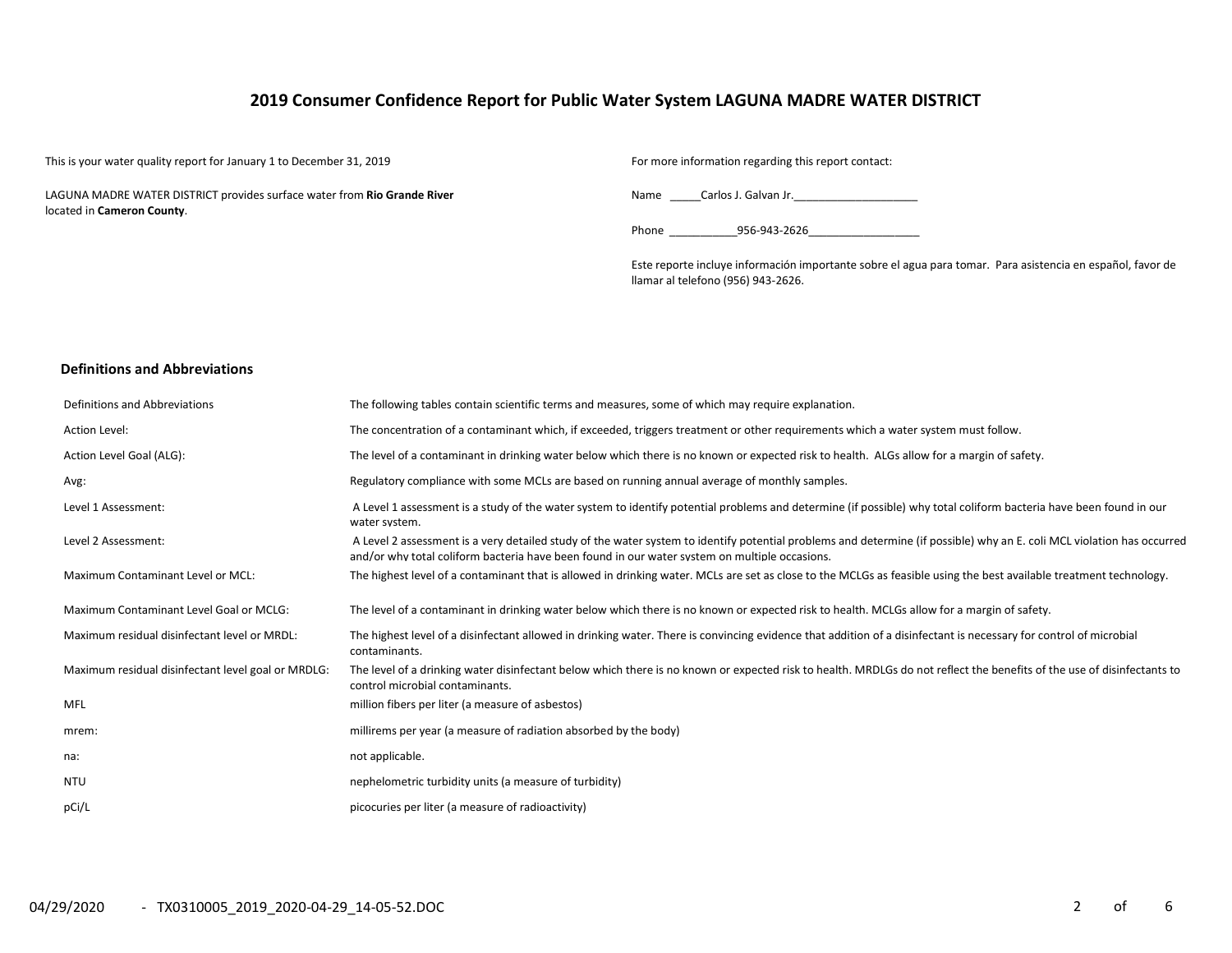## Definitions and Abbreviations

| ppb:                       | micrograms per liter or parts per billion - or one ounce in 7,350,000 gallons of water. |
|----------------------------|-----------------------------------------------------------------------------------------|
| ppm:                       | milligrams per liter or parts per million - or one ounce in 7,350 gallons of water.     |
| ppq                        | parts per quadrillion, or picograms per liter (pg/L)                                    |
| ppt                        | parts per trillion, or nanograms per liter (ng/L)                                       |
| Treatment Technique or TT: | A required process intended to reduce the level of a contaminant in drinking water.     |

## Information about your Drinking Water

The sources of drinking water (both tap water and bottled water) include rivers, lakes, streams, ponds, reservoirs, springs, and wells. As water travels over the surface of the land or through the ground, it dissolves naturally-occurring minerals and, in some cases, radioactive material, and can pick up substances resulting from the presence of animals or from human activity.

Drinking water, including bottled water, may reasonably be expected to contain at least small amounts of some contaminants. The presence of contaminants does not necessarily indicate that water poses a health risk. More information about contaminants and potential health effects can be obtained by calling the EPAs Safe Drinking Water Hotline at (800) 426-4791.

Contaminants that may be present in source water include:

- Microbial contaminants, such as viruses and bacteria, which may come from sewage treatment plants, septic systems, agricultural livestock operations, and wildlife.

- Inorganic contaminants, such as salts and metals, which can be naturally-occurring or result from urban storm water runoff, industrial or domestic wastewater discharges, oil and gas production, mining, or farming.

- Pesticides and herbicides, which may come from a variety of sources such as agriculture, urban storm water runoff, and residential uses.

- Organic chemical contaminants, including synthetic and volatile organic chemicals, which are by-products of industrial processes and petroleum production, and can also come from gas stations, urban storm water runoff, and septic systems.

- Radioactive contaminants, which can be naturally-occurring or be the result of oil and gas production and mining activities.

In order to ensure that tap water is safe to drink, EPA prescribes regulations which limit the amount of certain contaminants in water provided by public water systems. FDA regulations establish limits for contaminants in bottled water which must provide the same protection for public health.

Contaminants may be found in drinking water that may cause taste, color, or odor problems. These types of problems are not necessarily causes for health concerns. For more information on taste, odor, or color of drinking water, please contact the system's business office.

You may be more vulnerable than the general population to certain microbial contaminants, such as Cryptosporidium, in drinking water. Infants, some elderly, or immunocompromised persons such as those undergoing chemotherapy for cancer; persons who have undergone organ transplants; those who are undergoing treatment with steroids; and people with HIV/AIDS or other immune system disorders, can be particularly at risk from infections. You should seek advice about drinking water from your physician or health care providers. Additional guidelines on appropriate means to lessen the risk of infection by Cryptosporidium are available from the Safe Drinking Water Hotline (800-426-4791).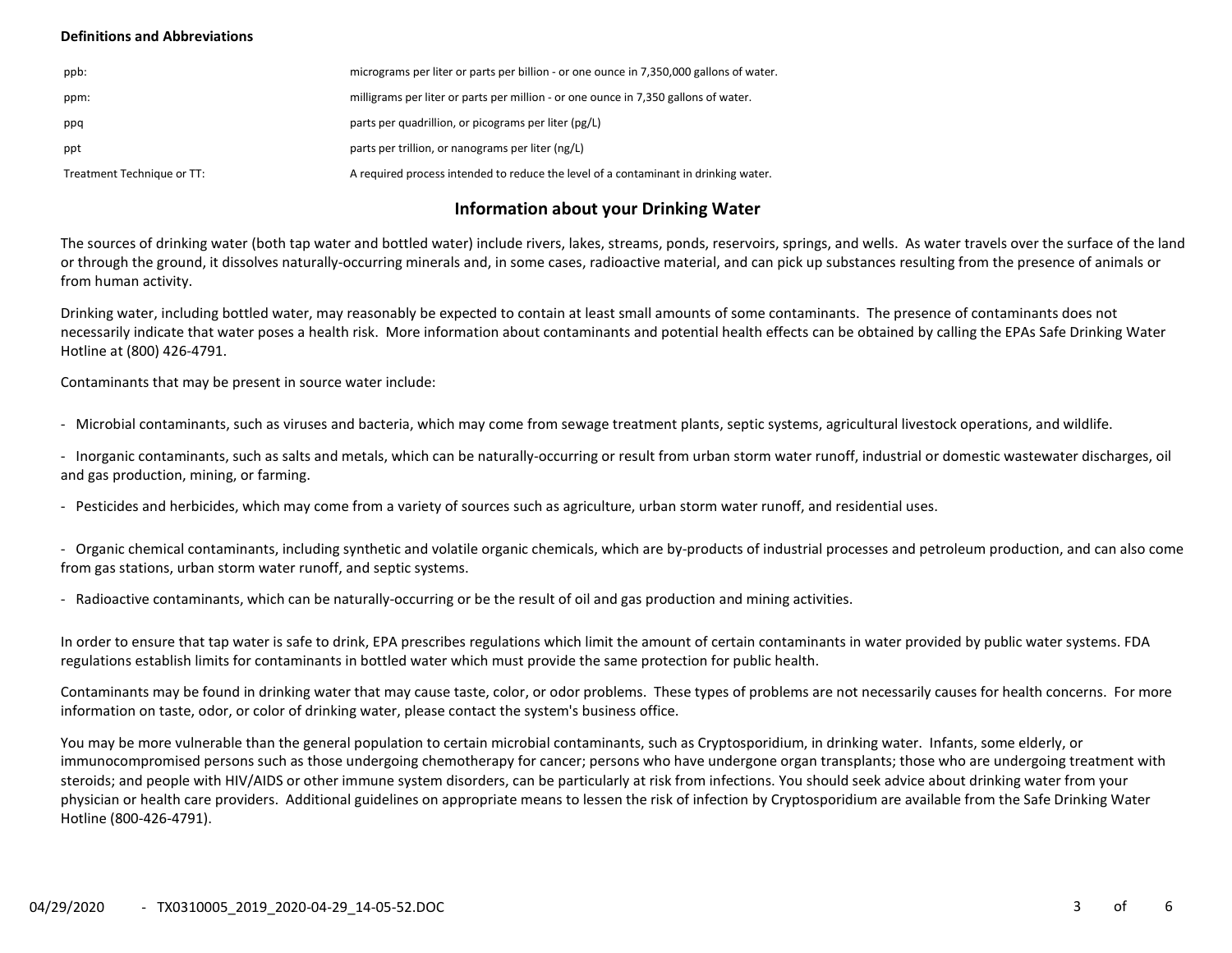If present, elevated levels of lead can cause serious health problems, especially for pregnant women and young children. Lead in drinking water is primarily from materials and components associated with service lines and home plumbing. We are responsible for providing high quality drinking water, but we cannot control the variety of materials used in plumbing components. When your water has been sitting for several hours, you can minimize the potential for lead exposure by flushing your tap for 30 seconds to 2 minutes before using water for drinking or cooking. If you are concerned about lead in your water, you may wish to have your water tested. Information on lead in drinking water, testing methods, and steps you can take to minimize exposure is available from the Safe Drinking Water Hotline or at http://www.epa.gov/safewater/lead.

#### Information about Source Water

'No Source Water Assessment for your drinking water source(s) has been conducted by the TCEQ for your water system. The report describes the susceptibility and the types of constituents that may come into contact with your drinking water source based on human activities and natural conditions. The information in this assessment allows us to focus our source water protection strategies.'

| <b>Lead and Copper</b> | Date Sampled | MCLG | <b>Action Level (AL)</b> | 90th Percentile | # Sites Over AL | Units | <b>Violation</b> | <b>Likely Source of Contamination</b>                                                                              |
|------------------------|--------------|------|--------------------------|-----------------|-----------------|-------|------------------|--------------------------------------------------------------------------------------------------------------------|
| Copper                 | 08/22/2017   | 1.3  | 1.3                      | 0.0669          |                 | ppm   | Ν                | Erosion of natural deposits; Leaching from wood  <br>preservatives; Corrosion of household plumbing  <br>l svstems |
| Lead                   | 08/22/2017   |      |                          | <b></b>         |                 | ppb   | Ν                | Corrosion of household plumbing systems;<br>Erosion of natural deposits.                                           |

# 2019 Water Quality Test Results

| Disinfection By-Products | <b>Collection Date</b> | <b>Highest Level</b><br><b>Detected</b> | Range of Individual<br><b>Samples</b> | <b>MCLG</b> | <b>MCL</b> | <b>Units</b> | Violation | Likely Source of Contamination             |
|--------------------------|------------------------|-----------------------------------------|---------------------------------------|-------------|------------|--------------|-----------|--------------------------------------------|
| <b>Chlorite</b>          | 2019                   | 0.824                                   | $0.452 - 0.824$                       | 0.8         |            | ppm          |           | By-product of drinking water disinfection. |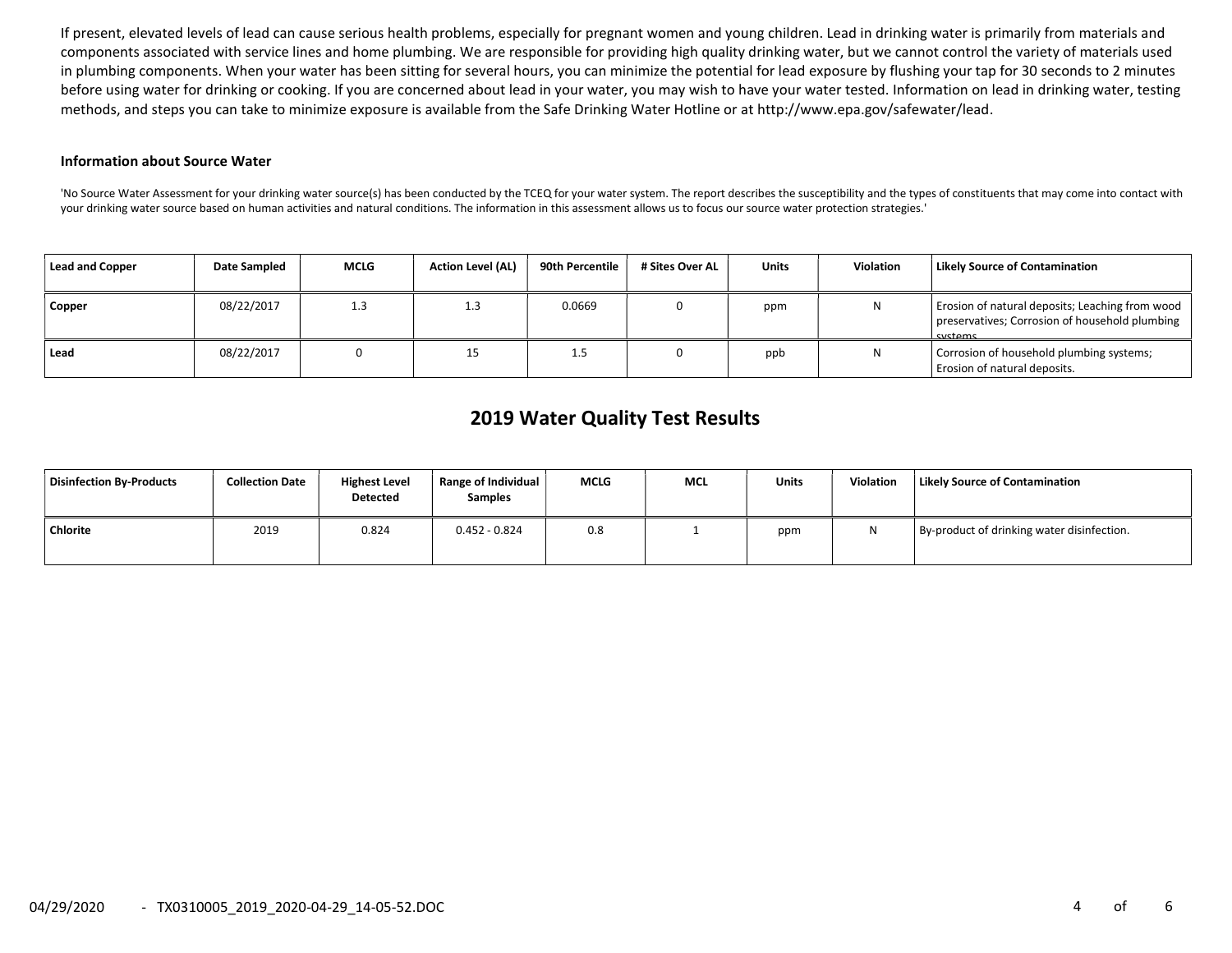| Haloacetic Acids (HAA5) | 2019 | 20 | $\sim$<br>$\overline{10}$<br>8.0 - 18 | .<br>No goal for the<br>total | $\sim$ $\sim$<br>ьu | ppb | By-product of drinking water disinfection. |
|-------------------------|------|----|---------------------------------------|-------------------------------|---------------------|-----|--------------------------------------------|
|                         |      |    |                                       |                               |                     |     |                                            |

'\* The value in the Highest Level or Average Detected column is the highest average of all HAA5 sample results collected at a location over a year'

| <b>Total Trihalomethanes (TTHM)</b> | 2019 | 30 | $-38.6$<br>111<br>14.1 | $\sim$ $\sim$<br>No goal for the<br>total | 80 | ppb | .<br>By-product of drinking water disinfection. |
|-------------------------------------|------|----|------------------------|-------------------------------------------|----|-----|-------------------------------------------------|
|                                     |      |    |                        |                                           |    |     |                                                 |

'\* The value in the Highest Level or Average Detected column is the highest average of all TTHM sample results collected at a location over a year'

| <b>Inorganic Contaminants</b>  | <b>Collection Date</b> | <b>Highest Level</b><br><b>Detected</b> | Range of Individual<br><b>Samples</b> | <b>MCLG</b> | <b>MCL</b>     | <b>Units</b> | <b>Violation</b> | <b>Likely Source of Contamination</b>                                                                                            |
|--------------------------------|------------------------|-----------------------------------------|---------------------------------------|-------------|----------------|--------------|------------------|----------------------------------------------------------------------------------------------------------------------------------|
| <b>Barium</b>                  | 2019                   | 0.103                                   | $0.0999 - 0.103$                      |             | $\overline{2}$ | ppm          | N                | Discharge of drilling wastes; Discharge from metal<br>refineries; Erosion of natural deposits.                                   |
| Cyanide                        | 2019                   | 120                                     | $90 - 120$                            | 200         | 200            | ppb          | N                | Discharge from plastic and fertilizer factories;<br>Discharge from steel/metal factories.                                        |
| Fluoride                       | 2019                   | 0.5                                     | $0.5 - 0.51$                          |             | 4.0            | ppm          | N                | Erosion of natural deposits; Water additive which<br>promotes strong teeth; Discharge from fertilizer and<br>aluminum factories. |
| Nitrate [measured as Nitrogen] | 2019                   | 0.1                                     | $0.09 - 0.1$                          | 10          | 10             | ppm          | N                | Runoff from fertilizer use; Leaching from septic tanks,<br>sewage; Erosion of natural deposits.                                  |
| Selenium                       | 2019                   | 3.8                                     | $3.7 - 3.8$                           | 50          | 50             | ppb          | N                | Discharge from petroleum and metal refineries;<br>Erosion of natural deposits; Discharge from mines.                             |

| Radioactive Contaminants | <b>Collection Date</b> | <b>Highest Level</b><br><b>Detected</b> | <b>Range of Individual</b><br><b>Samples</b> | <b>MCLG</b> | <b>MCL</b> | <b>Units</b> | <b>Violation</b> | Likely Source of Contamination          |
|--------------------------|------------------------|-----------------------------------------|----------------------------------------------|-------------|------------|--------------|------------------|-----------------------------------------|
| Beta/photon emitters     | 03/02/2017             | 6.6                                     | $6.6 - 6.6$                                  |             | 50         | pCi/L*       | N                | Decay of natural and man-made deposits. |

\*EPA considers 50 pCi/L to be the level of concern for beta particles.

| Combined Radium 226/228 | 04/10/2014 |  |  | $\mathcal{L}$ of $\mathcal{L}$<br>pur | osion of natural deposits. |
|-------------------------|------------|--|--|---------------------------------------|----------------------------|
|                         |            |  |  |                                       |                            |

#### Disinfectant Residual

' A blank disinfectant residual table has been added to the CCR template, you will need to add data to the fields. Your data can be taken off the Disinfectant Level Quarterly Operating Reports (DLQOR).'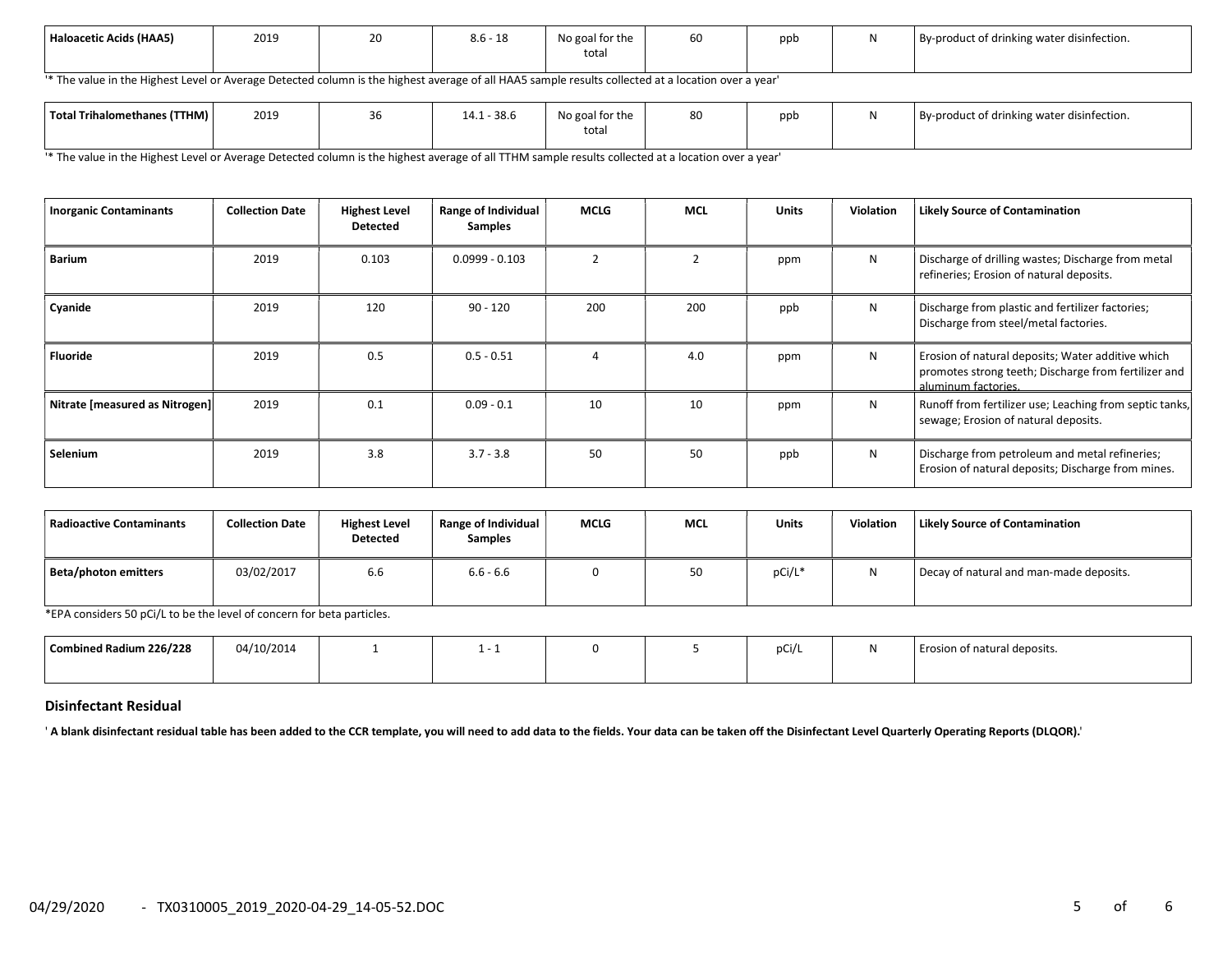### Disinfectant Residual

' A blank disinfectant residual table has been added to the CCR template, you will need to add data to the fields. Your data can be taken off the Disinfectant Level Quarterly Operating Reports (DLQOR).'

| Disinfectant Residual | Year | Average Level | <b>Range of Levels</b><br><b>Detected</b> | <b>MRDL</b> | <b>MRDLG</b> | Unit of Measure | Violation (Y/N) | Source in Drinking Water                 |
|-----------------------|------|---------------|-------------------------------------------|-------------|--------------|-----------------|-----------------|------------------------------------------|
| <b>Chloramines</b>    | 2019 | 2.20          | ن د ب                                     |             |              | <b>PPM</b>      | No              | Water additive used to control microbes. |

## **Turbidity**

|                                | <b>Level Detected</b> | Limit (Treatment<br><b>Techniquel</b> | Violation | Likely Source of Contamination |
|--------------------------------|-----------------------|---------------------------------------|-----------|--------------------------------|
| Highest single measurement     | 0.22 NTU              | 1 NTU                                 | N         | Soil runoff.                   |
| Lowest monthly % meeting limit | 100%                  | 0.3 NTU                               | M         | Soil runoff.                   |

Information Statement: Turbidity is a measurement of the cloudiness of the water caused by suspended particles. We monitor it because it is a good indicator of water quality and the effectiveness of our filtration system a disinfectants.

## Total Organic Carbon

The percentage of Total Organic Carbon (TOC) removal was measured each month and the system met all TOC removal requirements set, unless a TOC violation is noted in the violations section.

## Violations

| <b>Chlorite</b>                                                                                                                                                                                                                                                                          |                        |                      |                                                                                                                                                                                                |  |  |  |  |
|------------------------------------------------------------------------------------------------------------------------------------------------------------------------------------------------------------------------------------------------------------------------------------------|------------------------|----------------------|------------------------------------------------------------------------------------------------------------------------------------------------------------------------------------------------|--|--|--|--|
| Some infants and young children who drink water containing chlorite in excess of the MCL could experience nervous system effects. Similar effects may occur in fetuses of pregnant women who drink water containing chlorite<br>In excess of the MCL. Some people may experience anemia. |                        |                      |                                                                                                                                                                                                |  |  |  |  |
| Violation Type                                                                                                                                                                                                                                                                           | <b>Violation Begin</b> | <b>Violation End</b> | Violation Explanation                                                                                                                                                                          |  |  |  |  |
| MONITORING, ROUTINE (DBP), MAJOR                                                                                                                                                                                                                                                         | 09/01/2019             | 09/30/2019           | We failed to test our drinking water for the contaminant and period indicated. Because of this failure, we cannot be sure of<br>the quality of our drinking water during the period indicated. |  |  |  |  |